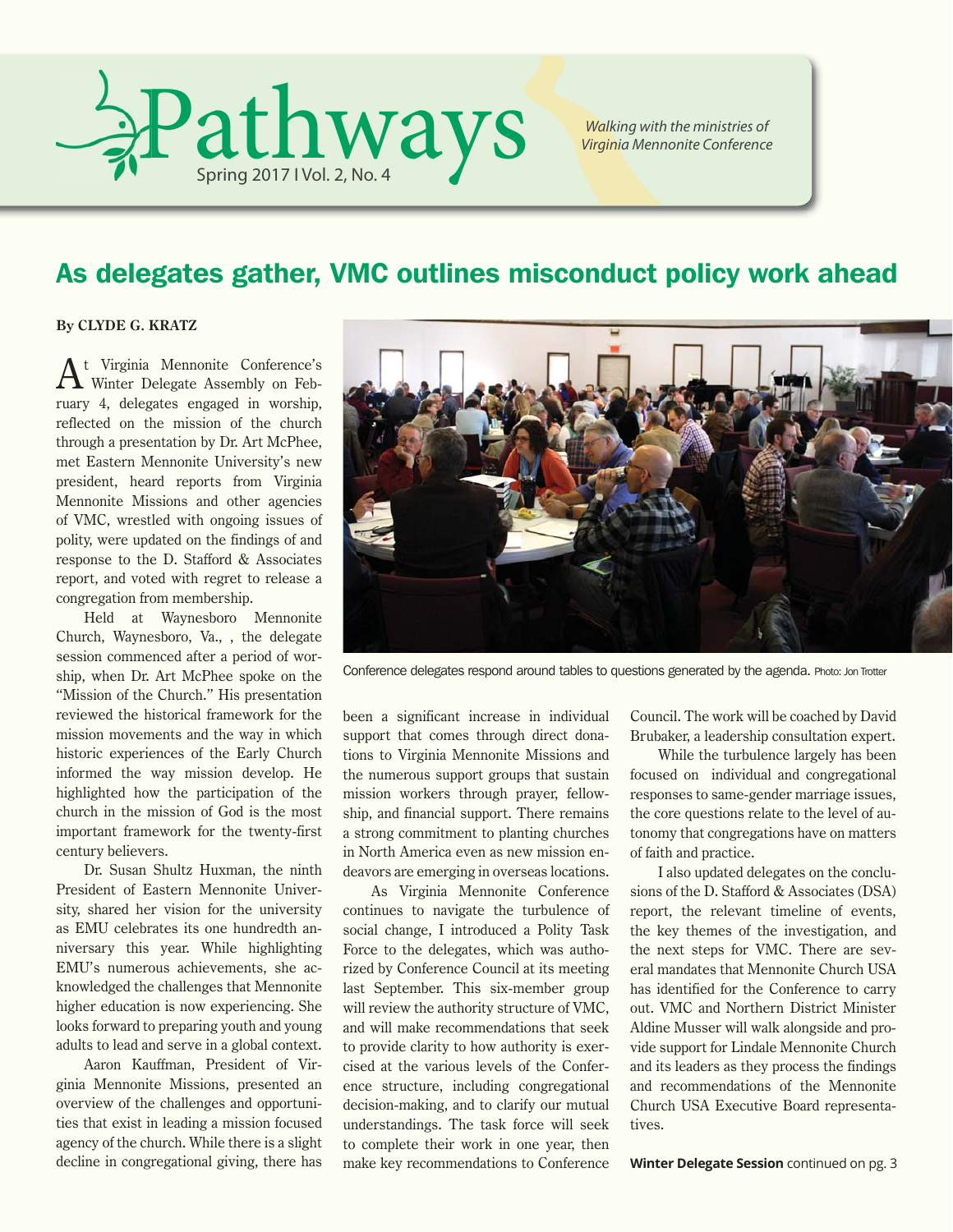### A time for Conference self-examination **In this issue:**

#### **By ELROY MILLER, CONFERENCE MODERATOR**



 $\bigcap$ elf-evalu- $\bigcup$ ation is always difficult. Self-examination of church organizations is even more difficult and complicated. There is history and

practice—*how we have always done things* and leadership often has an interest in putting the organization's best foot forward.

If only we always had the attitude of the Psalmist. "Search us, O God, and know our hearts; test us and know our anxious thoughts. See if there is any offensive way in us, and lead us in the way everlasting" (139: 23-24).

So what are we doing in Virginia Mennonite Conference (VMC) to shine a light on our policies, practices or attitudes that may need to change?

During this time of examination and testing in our Conference, leaders of VMC are committed to finding our way forward in response to The D. Stafford & Associates Report released November 25, 2016. (For more news related to this Conferenceinitiated investigation, its findings and recommendations, see virginiaconference.org/ 2017/02/vmc-responds-dsa-report/).

To state briefly, the report found that Virginia Mennonite Conference does not currently have adequate policies in place to respond—in a timely manner—to credentialed leaders in the Conference who have abused their power of person or position. This lack of clear policy leaves churches and their members, within and outside the Conference, with a trail of pain and confusion to sort out in some cases.

The report also concluded that Conference leadership failed to adequately support congregations and church leaders experiencing difficult times, and did not respond in an adequately caring and pastoral manner to those victimized by church leaders.

These critiques are painful but necessary. They give VMC an opportunity to step back and face our "sin of omission," our failure to respond in a caring and pastoral way to those in pain. They provide church and Conference leaders an opportunity to learn more about how the abuse of power, organizational silence and victim-blaming punishes those who were preyed upon, as opposed to our being what the church should be—a place where victims feel safe and can come for support, healing, restoration, and even reconciliation where possible.

These critiques provide us with an opportunity to write policies that hold leaders accountable for attitudes and behaviors unbecoming to God's church and those who participate in God's church.

To that end, VMC is collaborating with Mennonite Church USA and Faith-Trust Institute (faithtrustinstitute.org/), a church consulting agency, to complete the ministerial credential review process. We are committed to writing human resource policies and procedures that more clearly detail how Conference leadership responds promptly to churches, pastors and victims in situations of misconduct where leaders have hurt persons in our churches in emotional, spiritual or sexual ways.

"Show us your ways, O Lord, teach us your paths: guide us in your truth and teach us, for you are God our Savior, and our hope is in you all day long" (25:4-5). May we share the Psalmist's desire for truth and clear guidance.

### Pastoral transitions

**John B. Myer** ended his role as pastor at 3:16 Christian Community, December 19, 2016.

**Marvin L. Kaufman**, pastor in Allegeny Mennonite Conference, in retirement moved to Virginia and served as interim pastor at Beldor, Crossroads and Lynside congregations, passed away February 16, 2017.

**Emmanual "Manny" Martin**, retired pastor, passed away February 17, 2017.

- **3** Walking with survivors, holding space for pain and hope
- **4** Striding toward the future

The value of boundaries

**5** Helping youth establish healthy boundaries

 Preventing sexual abuse in the church through Safe Church

#### **Conference Related Ministries**

- **6** Mennonite Women of Virginia announces 2017 events
- **7** Eastern Mennonite University to address sexual misconduct policies and training

 VMRC: Art displays explore various cultures without travel

- **8** Grateful for 100 years as a Conference ministry
- **9** Walking with USA Ministries— Combating human trafficking with the hope of Christ

#### **Features**

- **10** Footprints from the past: Two votes against the prohibition of musical instruments
- **11** Editorial: Tamar, a victim of rape and injustice by inaction

#### VMC THIRD-QUARTER CAMPAIGN

#### Help us meet our goal of \$21,000\* by May 31

(\*30% of total individual gifts goal of \$70,000 for fiscal year 2016-2017, ending August 31.)

#### Donate online to VMC:

virginiaconference.org/donate



© 2017 by Virginia Mennonite Conference. *Pathways* is published quarterly to connect congregations to the ministries of VMC. Application to mail at periodicals postage prices is pending at Harrisonburg, VA.

Editor & Designer: Jon Trotter Assistant Editor: Anieta McCracken

*Pathways* is distributed free to each household of supporting congregations. To join mailing list, contact: *Pathways* (540) 434-9727 • (800) 707-5535 info@virginiaconference.org Website: virginiaconference.org

POSTMASTER Send address changes to: Pathways 601 Parkwood Dr., Harrisonburg, VA 22802.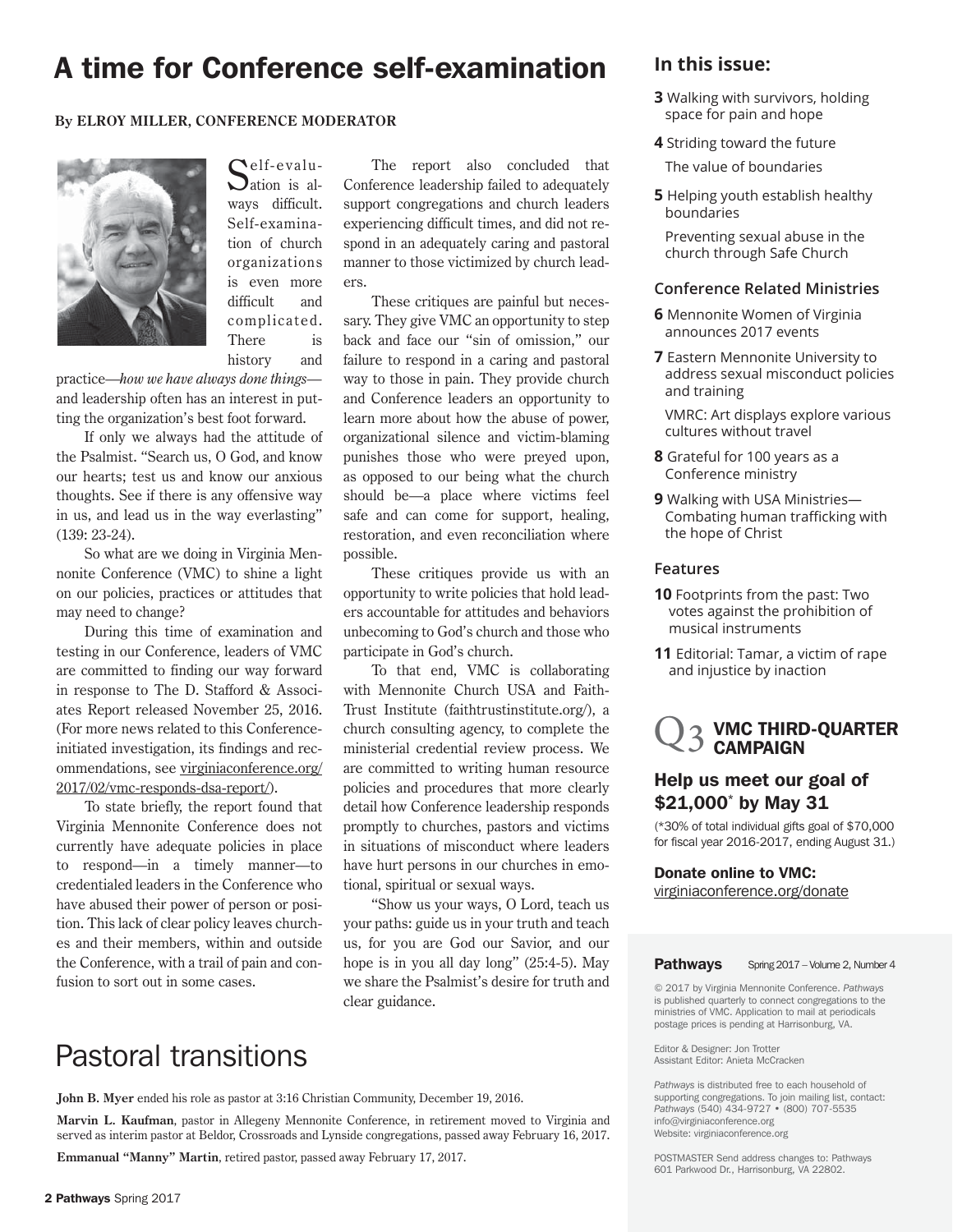## Walking with survivors, holding space for pain and hope

#### **By JACKIE HIEBER AND ROSS ERB**

Faith communities have a unique op-portunity to be agents of healing and hope for survivors of sexualized violence. Though history reflects frequent shortcomings in our responses, we are not bound by the past.

There are concrete steps people of faith can take. One of the best predictors for long-term traumatic impact is how the victim was responded to at the time of disclosure: Were they believed? Were they supported? Did they have access to community resources? Those are things that any one of us can start to give.

From there, we simply walk with them, holding space for each survivor's unique journey. There are other specifics that we can still improve upon: we need to be willing to repair when we make mistakes, we need to tap into the wisdom of survivors, and we need effective accountability for offenders, a larger conversation in itself.

But the core role each of us can play, even as we continue working out the rest, is to honor each survivor's journey. See them, hear them, and bear witness: to pain, to hope, and to whatever else may come.

What often gets in the way of victimcentered responses is that much of the work begins internally. When sexual violence is made known, it reminds us of our own vulnerabilities.

#### **Winter Delegate Session** cont'd from cover

VMC is committed to abide by the Mennonite Church USA directive to utilize an outside organization, Oregon-based FaithTrust Institute, in both the formation and implementation of a Ministerial Credential Review process. This process will take some time.

Several other mandates will occur in conversation with FaithTrust Institute as soon as possible, including updating policies and procedures for associate pastoral staff to report concerns to conference leadership without passing through a congregation's lead pastor, and how the Conference receives those concerns, and reviewing current VMC policies for alignment with

#### **"The best thing we can do...is to prevent sexual violence from happening in the first place."**

We deeply hurt and grieve for victims, but there are often other emotions, too. We might fear for ourselves, our loved ones, and our faith communities. We lose our sense of safety and trust, because if this can happen to someone else, it could happen to us, too. We grieve for what we thought we knew of the offender and the way our worldview shifts. We even, at times, grieve for the offender themselves.

The emotions are complex and at times feel ugly, and in the face of that, it can seem easier to pretend things didn't happen or to blame other people than to sit with those vulnerabilities. Those feelings aren't wrong; they're human. But we can't let them drive our actions. Instead, we name them for what they are and then step forward in courage to continue supporting survivors.

Ultimately, the best thing we can do while honoring the experience of survivors is to prevent sexual violence from happening in the first place.

The reality is that even the best-handled response still leaves wounds on all sides, and it could never undo the harm of victimization. If we are to truly reduce harm, we must work to be proactive in preventing sexual violence and in looking out for one another.

That means engaging the conversation, acknowledging that sexual violence happens even within our own communities.

It means being willing to speak up when we feel unsure about someone's behavior, just to say, "This makes me feel uncomfortable. Can we talk about it?"

It means naming and intervening in any abuse of power, even if it hasn't yet risen to the level of a crime or formal misconduct.

And it means becoming hope-based, rather than fear-driven: talking positively, amongst adults, teens, and even our youngest children, about healthy sexuality and healthy relationships, so that we might hope for our children's future rather than fear for it.



Jackie Hieber is Administrative & Prevention Coordinator at the Collins Center, Harrisonburg, Va.



Ross Erb is Child Advocate at the Collins Center, Harrisonburg, Va.



Continued on pg. 6 **Dream and Seap Art McPhee gives a presentation to delegates on The Mission of the Church. Photo: Jon Trotter**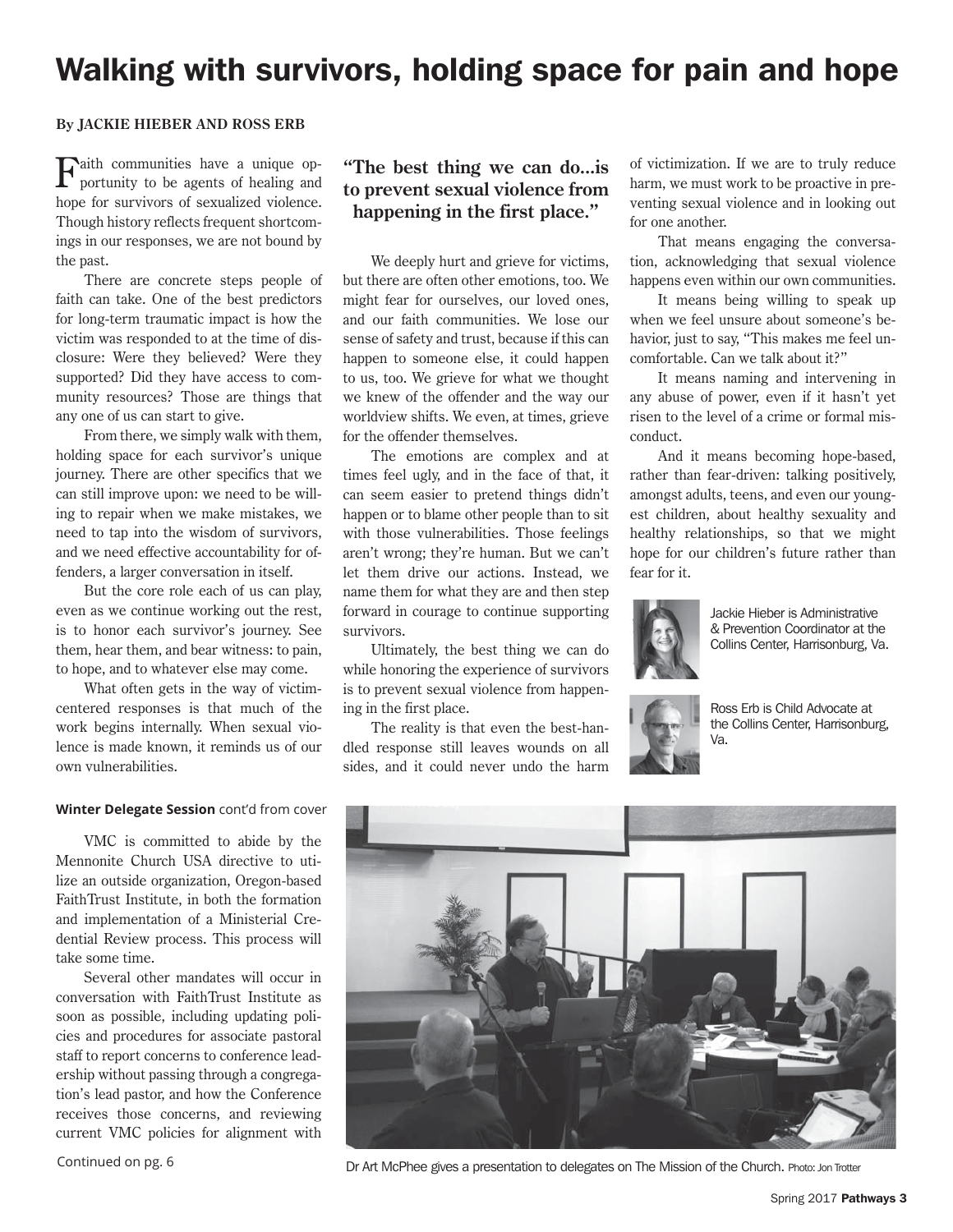

"Love is a Verb" is the theme of Mennonite Church USA Convention this summer in Orlando, Florida.

## Striding toward the future

#### **By ERVIN STUTZMAN**

Several months<br>
Sfrom now, many of us will head for Mennonite Church USA's biennial convention in Orlando, Florida. At least one feature—



the Future Church Summit—will be brand new. After a short delegate session for essential business, more than three hundred additional people will join the official delegate body to begin a process of imagining an Anabaptist future for Mennonite Church USA.

The Future Church Summit will not feature speeches or reports presented from the top down, but an open space to generate ideas from the bottom up. Consultant Catherine Barnes of EMU's Center for Justice and Peacebuilding is guiding the process, working alongside convention director Glen Guyton and a diverse design team. While it will not be possible for every voice to be heard in the meeting room, we are trying to ensure the summit is as representative and inclusive as possible.

If you are passionate about the future of Mennonite Church USA and want to participate in the Future Church Summit, go to convention.mennoniteusa.org/futurechurch-summit/. There you can discover how to add your voice to an energized discussion about the way we desire to follow Jesus together as Anabaptists in the 21st century.

I invite people from all across Virginia Mennonite Conference to register for the Orlando convention, with programming for all ages—including youth, young adults

and families with young children. I hope to see official representatives to the Delegate Assembly from every congregation. We've shortened the time frame for the meeting by one day to make it more convenient for those who have difficulty getting off work. To make it more affordable, we're offering a 50% rebate on registration for congregations who've not sent a delegate to the assembly for the last three conventions.

Over the past few years, delegates have spent significant energy debating our church's stance on controversial social issues. This has magnified our differences and caused painful divisions. The Future Church Summit is not an attempt to minimize these differences or ignore the real pain among us. We simply recognize that something must change if we are going to have a future together, and we hope to discern what that means.

I believe the Future Church Summit will lead to 1) a deeper capacity to listen to each other and live fruitfully together in the midst of our diversity 2) greater trust and meaningful relationship-building as we follow Jesus together, 3) a deepened understanding of what it means to be church together, 4) a common commitment to priorities that will guide our decision-making, and 5) a deeper understanding of ways to be a peace church that shares the good news of Jesus in our communities. With God's help, may it be so.



Ervin Stutzman is Executive Director of Mennonite Church USA. He lives in Harrisonburg, Va.

## The value of boundaries

#### **By TERRI ADAMSON**

We've all heard the phrase, *So much to do, so little time.* To some, this can mean we just have so many wonderful things to do, we just cannot squeeze them all in every joyful day we have.

But to others, this can be a very real struggle. Many people have difficulty responding to needs or desires of other people at the expense of their own and then suffer from the chaos that comes from a life without proper boundaries.

Physical, mental and emotional limits are necessary for self-preservation and key to ensuring that relationships are mutually respectful, supportive and caring. These boundaries help preserve our integrity and they help us take responsibility for how we are treated by others.

A person with healthy boundaries is able to take responsibility for their own lives and allows others to live theirs. The goal of boundaries is to make sacrifices for people when appropriate, but never in a destructive manner. Being kind and gracious is not an open invitation for others to drain our emotional resources.

Weak or unhealthy boundaries leave us feeling vulnerable, overwhelmed and helpless. Over time, these negative feelings tend to cause us deep emotional pain that can lead to dependency, depression, anxiety and physical illness.

Boundaries teach us to accept one another as being different yet still valuable. Healthy emotional boundaries mean you value your own feelings and needs and you are not responsible for how others feel or behave. They allow you to let go of worrying about how others feel and places accountability squarely with the individual.

Learning and experiencing appropriate limits with others can help you avoid unnecessary stress and enjoy the peace God wants you to experience.



Terri Adamson is Clinical Director of Family Life Resource Center, Harrisonburg, VA.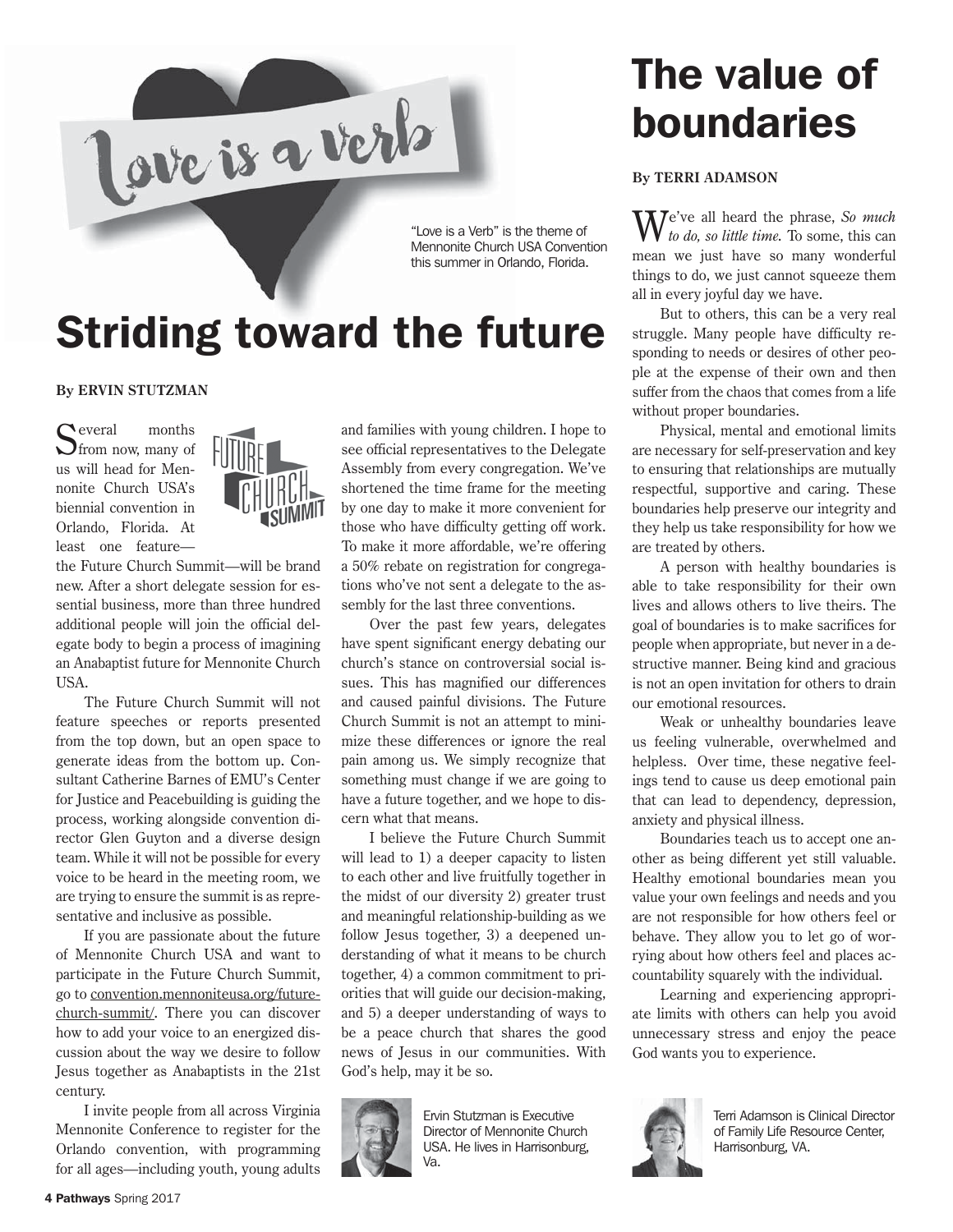## Helping youth establish healthy boundaries

#### **By KINLEY SIMMERS**

 $M^{h}$ en thinking about boundaries, we have to get past thinking of them as something negative. We need boundaries to protect ourselves. When working with youth and parents, the number one thing you can do for parents is to make sure their youth is safe, and for the youth is that they feel comfortable in a setting.

What can we do to make sure to meet everyone's needs for comfort and safety? The power of three people is huge. Youth are more likely to talk and share if there are others in the group. If you have to meet one on one, do it in a public space out in the open.

In my first year as a youth pastor, I tried to attend sports, plays, concerts etc. for my youth. While these are very important things in a youth's life, they don't help build a relationship.

I decided to begin meeting with one or two youth for dinner or breakfast at a restaurant. I make contact with both the youth at church and also the parent so that we are always on the same page. We are at a public place, and we can share with each other. We are able to meet and talk about life and how things are going.

Teenagers must trust that you are transparent and genuine in your interest in their life. Youth need spiritual guidance and want to ask questions and want someone to listen but also respond. Eating with my youth gives me an opportunity to share my spiritual journey with them. If we want them to grow we must feed them through God's teachings. Teens love to eat and they love to also talk when they believe someone is listening. You are building a relationship and helping them build one with Christ.

When thinking about boundaries, it is important to remember the equal value of how parents feel, how youth feel, and how you feel as the youth worker. But the most vital component about working with youth is to make sure Jesus is always present.

## Preventing sexual abuse in the church through Safe Church

#### **By JON TROTTER**

 $A<sup>t</sup>$  least six Virginia Conference congregations, and a number of churches from other denominations, have worked with the Collins Center to implement a program known as Safe Church to set policies, structures, and personnel in place to prevent child sexual abuse.

Conference congregations Park View Mennonite Church, Community Mennonite Church, Early Church, and Mt. Clinton Mennonite Church, as well as former Conference congregation Shalom Mennonite Church, have joined with the Collins Center within the last three years to begin the Safe Church process. Crossroads Mennonite Church and Weavers Mennonite Church are, through May of this year, being guided through the process.

Church by church, the program is empowering and equipping adults to play the primary role in the prevention of child sexual abuse, which affects one in three girls and one in five boys before age eighteen.

The Collins Center notes that 85 to 90 percent of sexual abuse occurs within the child's "safe world"—at home, school, church, sports, scouting and other activities. Too often, "church" and "sexual abuse" are paired in the news due to criminal activity rather than effective prevention work.

How does the Safe Church process begin? Teams from each congregation meet together six times over the course of a year to learn how to detect and prevent sexual abuse and to respond quickly when warning signs are present. Participating churches are offered guidance on the creation of new or improved policies, with

Photo: Grace Mennonite youth with youth pastor Kinley Simmers on a trip. Courtesy photo



Kinley Simmers is a youth pastor at Grace Mennonite Fellowship, Lacey Spring, Va, and a middle school teacher.



best practices to protect children, education for congregants, worship resources, a retreat for adult survivors, mandated reporting training for staff and volunteers, and healthy boundary curricula for children and teens.

Originating in Lancaster, Pa., Safe Church now has a national reach. The Collins Center, serving Harrisonburg and Rockingham County, is one of ten national sites now trained to offer this groundbreaking sexual abuse prevention program to local faith communities, creating safe havens in churches where adults are committing to keeping children safe.

Congregations in the Harrisonburg/ Rockingham community who are interested in the program should contact Jackie Hieber, Prevention Coordinator, for more information at jackie@thecollinscenter.org or call (540) 432-6430.

*Safe Church program information courtesy of thecollinscenter.org/prevention/safe-church-program/*



Jon Trotter is Communications Manager for Virginia Mennonite Conference.

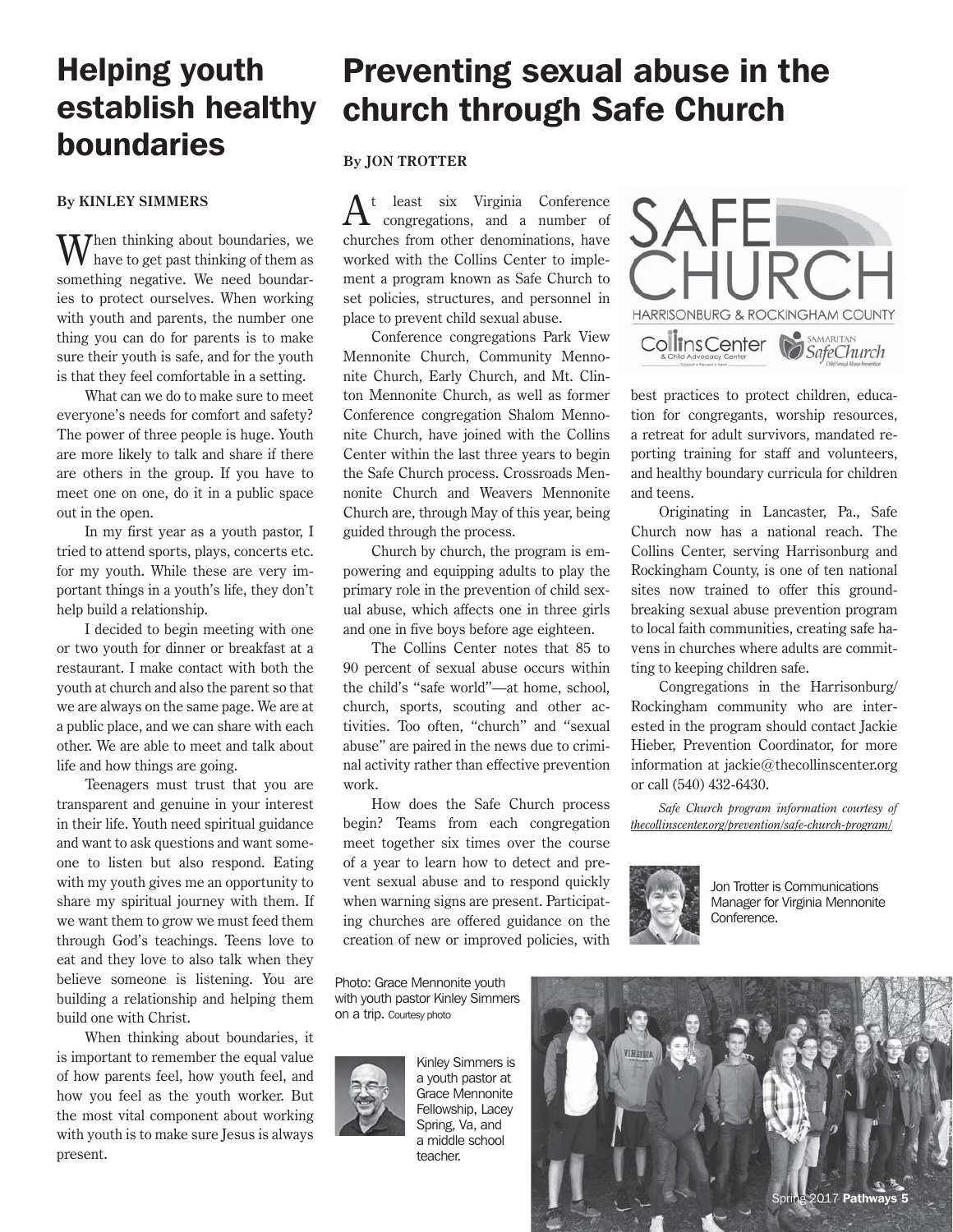

delegate session through its agenda. Photo: Jon Trotter

#### **Winter Delegate Session** cont'd from pg. 3

Mennonite Church USA's official policies and procedures documents. A timetable was presented for implementing a ministerial misconduct policy applicable to lay leadership, and also offering (and requiring) ethics/boundary training for lay leadership.

Moderator Elroy Miller reported to the delegates that he had received two resolutions and two correspondences, some in favor of a more tolerant approach to applying the *Forbearance Resolution* to a pastor that performs a same-gender marriage, and others calling for the Conference to honor the discernments of the MC USA and VMC concerning membership expectations that are identified in the *Membership Guideline*  Conference Moderator Elroy Miller guides the and the *Lating Conference Conference* Miller guides the *Resolution* and the *Confession of Faith in a* **Conference**. *Mennonite Perspective*.

Conference Council will review these statements and resolutions at the Conference Council meeting in March 2017.

The Delegates voted to release from membership, with regret, Mountain View Mennonite Church, Lyndhurst, Va. The congregation voted almost unanimously to withdraw from Virginia Mennonite Conference. Earl Monroe, pastor of the congregation, worked with Southern District Minister Beryl Jantzi over several years as he expressed concerns about the direction of Mennonite Church USA and VMC.



Clyde G. Kratz is Executive Conference Minister of Virginia<br>Mennonite Conference.

### Mennonite Women of Virginia announces 2017 events

#### Annual Missions Event

May 6, 2017 First Mennonite Church Richmond, Va.

Moriah Hurst, Associate Pastor at Park View Mennonite Church, Harrisonburg, Va., will be the featured speaker.



She served in Australia with Mennonite Mission Network, primarily working with a young adult training and discipling program. She has also served

as a youth and young adult pastor. She is passionate about serving the church longterm in ministry to young people.

There will be bus transportation offered with pickups in Harrisonburg and Waynesboro, and an opportunity to spend the afternoon at Lewis Ginter Botanical Gardens.

For more information and to register online, visit virginiaconference.org/ partners/mennonite-women-of-virginia/ annual-missions-day-event-2017/

### Annual Prayer Breakfast

July 22, 2017 Park View Mennonite Church Harrisonburg, Va.

Coinciding with Virginia Mennonite Con-ference Assembly, the Annual Prayer Breakfast will feature Theresa Crissman,



who serves in the Shenandoah Valley with V i r g i n i a Mennonite Missions. Theresa and her husband Seth, help c h u r c h e s

share the Good News with children in their local communities. They oversee and mentor several young adult Kids Club staff during the summer and desire to expand Kids Club to meet a wider need in the community.

Kids Club shares the Good News of Jesus, equips congregations to engage in their communities, and creates a space to learn how to share God's love to the world. As local volunteers are trained, partnering congregations increase their competence and ownership of the ministry.

Annual Women's Retreat November 10-12, 2017 Natural Bridge, Va.

Elaine Maust, a pastor, writer, spiritual director and business woman, will provide our input sessions for this year's re-



treat. Elaine and Duane, her husband and business partner, are co-pastors of Jubilee Mennonite Church, Meridian, Mississippi. The retreat

theme and de-

tails are still in process. Mark your calendars and plan to attend this Christ-centered time of fun and fellowship with women from around the Conference.



Mennonite Women of Virginia

*Empowered Women Creatively Building Christ-centered Relationships through Fellowship, Leadership, Mission and Service.*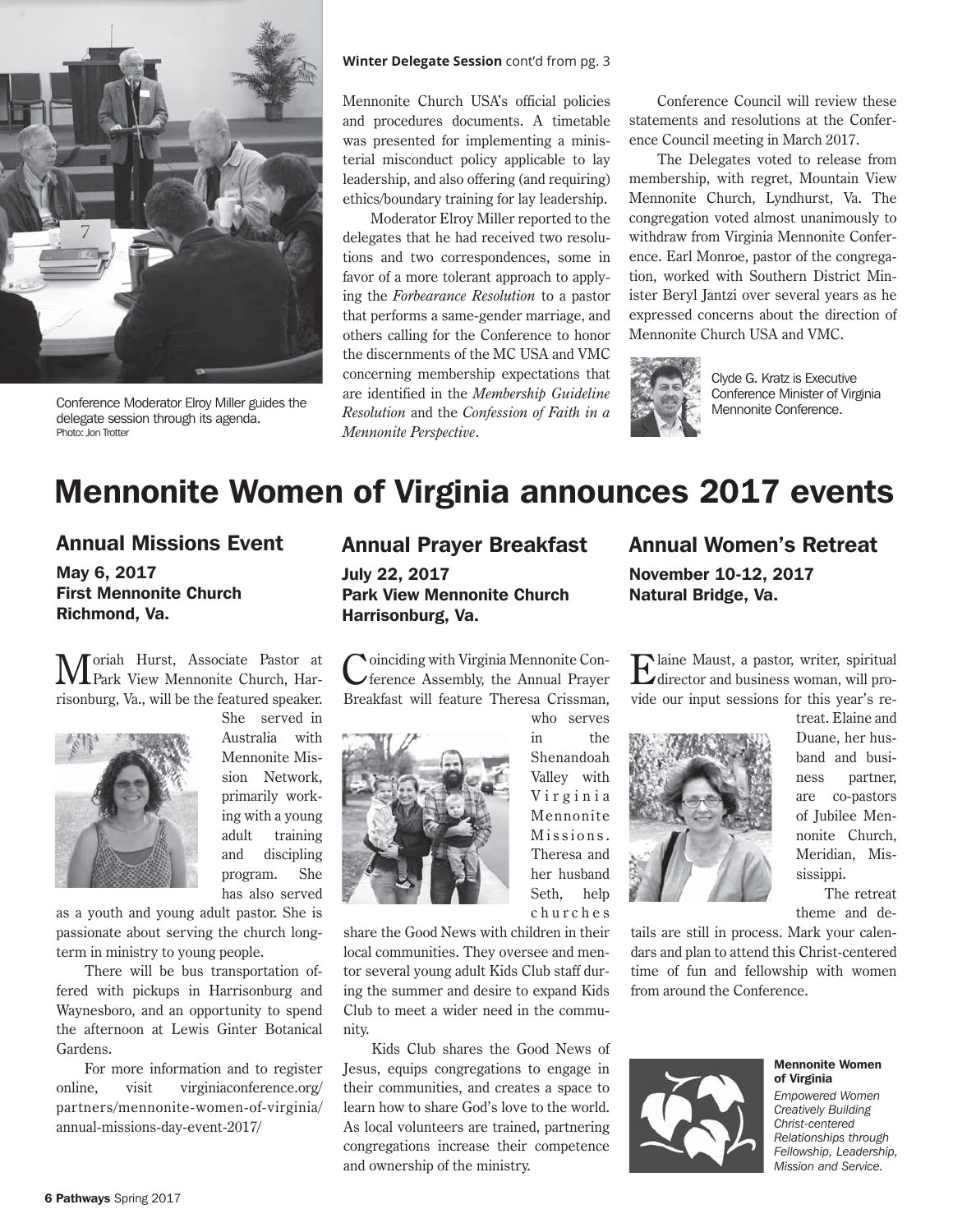## EMU to address sexual misconduct policies and training

#### **By LAUREN JEFFERSON**

Eastern Mennonite University President Susan Schultz Huxman launched an Action Plan Steering Committee on January 26 to continue to ensure that the university is meeting federal regulations and is implementing policies using best practices, to prevent and respond to allegations of sexual misconduct.

The appointment of the steering committee is the first of four actions implemented by Huxman in response to the Board of Trustee mandates after receiving the D. Stafford and Associates (DSA) report.

In addition to the work of the steering committee, Huxman announced three other actions to address best practices in the education and prevention of sexual misconduct on campus: development of a fullscale Title IX training program for faculty, staff and students; the implementation of a





Photo: EMU

campus climate survey; and a review of the effectiveness of EMU's Title IX coordinator position, policies recommended by DSA.

The DSA report found that EMU has "extensive and detailed policies" addressing sexual discrimination, but these policies are found in disparate places; their recommendation was to create one comprehensive institutional policy.

"We are eager to move forward," Huxman said. "I was pleased by the focus and commitment at our first meeting. This group of full-time EMU employees collectively has the requisite special expertise in all facets of education around sexual violence and discrimination. I have full confidence that this committee will prepare a report that takes us beyond compliance, one that helps us to live into our mission and our Anabaptist values of peace and reconciliation."



Lauren Jefferson is Editor-in-Chief of EMU Marketing and Communications.

### VMRC: Art displays explore various cultures without travel

#### **By SUE GEORGE**

Art and education make for lifelong learning and appreciation of other cultures, as residents at Virginia Mennonite Retirement Community know well.

Several different public exhibits are offered at the Park Gables Gallery throughout the year. The gallery features art by local and national artists. Many of them have ties to the Shenandoah Valley and produce art especially relevant to Harrisonburg.

"Because the space is so inviting, we are able to attract diversity in artists as well as audiences," said VMRC Arts and Education Program Manager Lolly Miller.

"Most artists will tell you that they create for other people to see. When you have a gallery space like Park Gables, an



Lolly Miller*.* Photo courtesy of Maureen Pearson

artist's work actually gets seen and admired and sometimes even purchased."

From March 3 to April 1, the 6x6x30 show, sponsored by the Spitzer Arts Center, is being exhibited. *The Seven Pillars of Mennonite Theology* by Kathryn Fenton, an EMU graduate, ended in February.

The Shenandoah Valley Lyceum, presented by VMRC, offers four informative, educational and cultural programs. The Lyceum was created through a donation in honor of Karl and Millicent Stutzman.

One of the four programs each season is a musical artist or group who performs and discusses their work.

"I pay attention to cutting edge topics, research them and try to find diverse speakers to address them. For example, we did one on immigration—which is very relevant to Harrisonburg," said Lolly.



Sue George is a freelance writer residing in Harrisonburg, Va.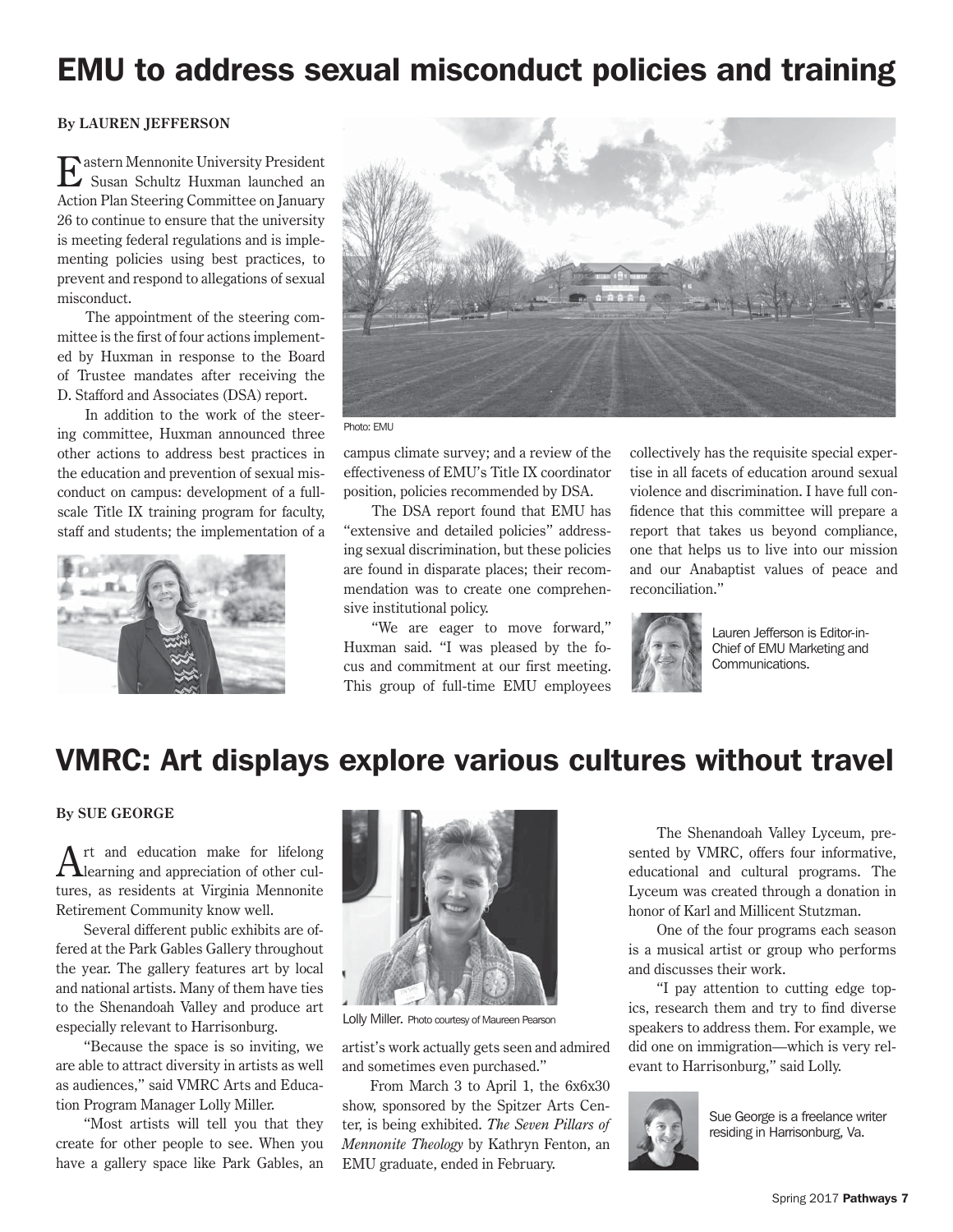## Grateful for 100 years as a Conference ministry

#### **By ELWOOD YODER**

It seems to have been God's providence<br>
that Mennonite leaders established Eastt seems to have been God's providence ern Mennonite School (EMS) in the good location of the Shenandoah Valley one hundred years ago. Other places had been seriously considered, but visionaries in Harrisonburg found money and a facility where they could begin the new school in October 1917.

We are grateful at EMS that our school has the Virginia Mennonite Conference designation of "Conference Ministry." This means that the school originated from within the Virginia Mennonite Conference. We have a separate structure and board of directors, but the primary constituency for EMS remains Virginia Mennonite Conference. It has been a century of vital connection to the church, clearly evident from the beginning, that has kept our school strong.

 I have been searching through a hundred years of EMS photos in order to make five historical panels for our Centennial Homecoming this fall. When I find a clear slide or an outstanding print from an earlier decade, I rejoice. Looking through a hundred years of photos gives me a new sense of gratitude that EMS has been such an important Conference Ministry.

I was elated to find an exceptional black and white print of the high school class of 1945. The photo, which has remarkably good resolution and sharp detail considering its age, reveals that only a few boys



The 1945 class of Eastern Mennonite School. Photo courtesy of EMS Archives

were seniors that year at the end of World War Two. M. T. Brackbill was the class adviser, and their motto was *Thy Will, Not Mine*. I showed it to my World History students, EMHS juniors who are the school's one-hundredth class, and they immediately appreciated the outstanding photo.

I recognized four men in the 1945 class photo who are still living, one of whom is my wife's uncle, a long-term missionary in Ethiopia with his wife and family. All four men were ministers of the gospel. As I look



The 100th class of Eastern Mennonite School, taken January 2017. Two members of the class are fifth generation students from their families to attend Eastern Mennonite School, and three more are the fourth generation. These are juniors at EMHS, and will graduate in June 2018. Photo by Andrew Gascho

at school photos from the past, I am reminded in each scene of the legacy of faith transmitted over the years by this Conference Ministry. In the midst of teaching faith, offering excellent academics, and creating a unique worldview based on kingdom principles, I pray each year that our graduates will make a difference for Christ like the distinguished class of 1945.

Please join in our 100th year celebration October 13-15, 2017. We're holding our Centennial Homecoming jointly with EMU this fall. There will be reunions, a worship service, special recognitions, concerts, and a grand Touring Choir reunion with Jay Hartzler, Director. Help us make a difference for the next 100 years by sending your children as students, supporting our Annual Fund and Financial Aid programs, but most importantly, praying for us.

We are grateful to have been a vital Conference ministry during the past ten decades and are grateful for your confidence in our quality Christian education.



Elwood Yoder teaches Bible and Social Studies at Eastern Mennonite School, Harrisonburg, Va.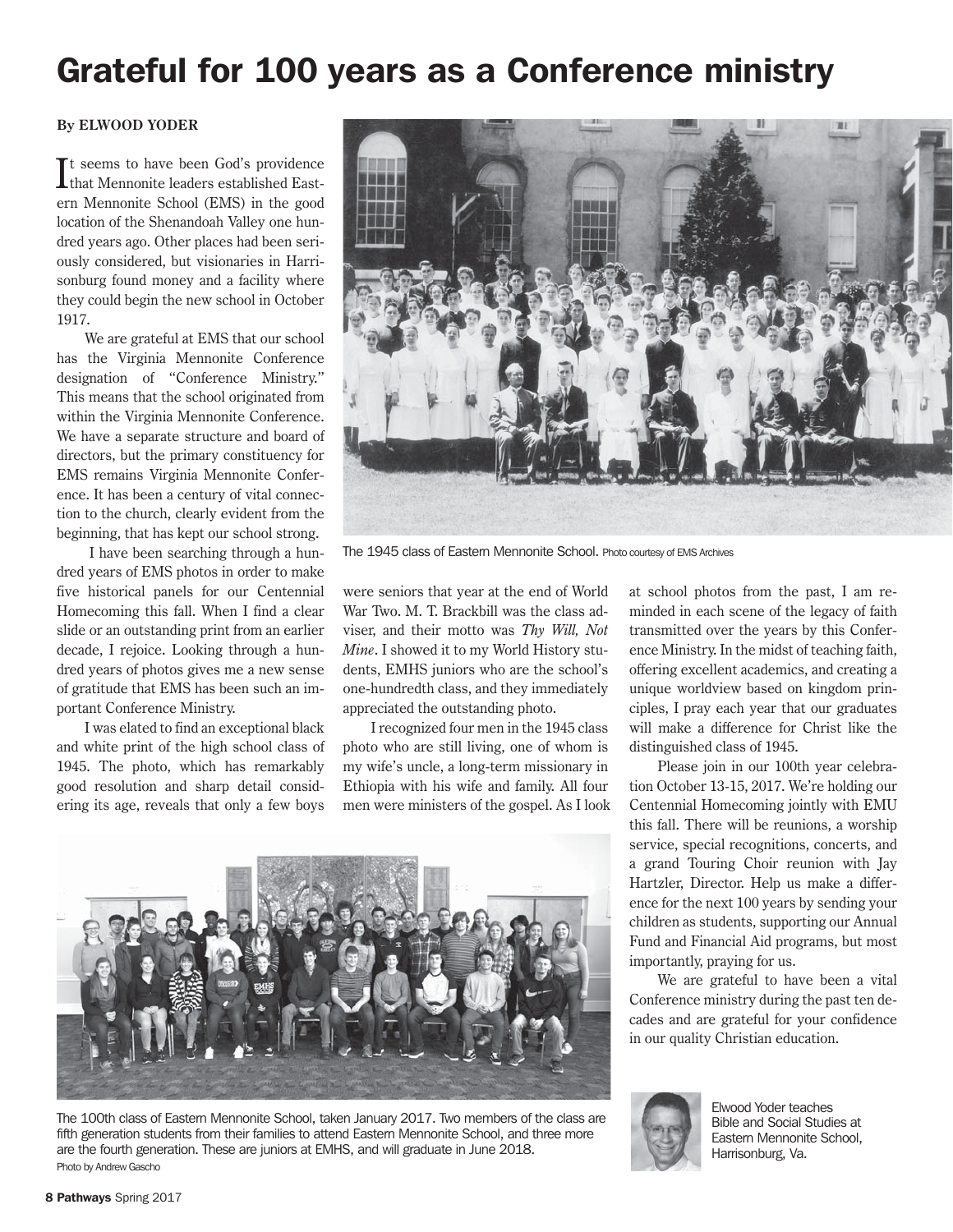## Combating human trafficking with the hope of Christ

#### **By CAITLIN TICE**

Tew Creation is a local nonprofit that counteracts human trafficking through prevention, awareness, design, and most importantly, the hope of Christ. Many people know us through our New Creation Shoppe on the south end of Harrisonburg, where we sell items made by those around the world who are either at risk and vulnerable to being trafficked, or survivors of trafficking who are in the process of restoration and recovery.

New Creation, though, is much more than an adorable Shoppe with handmade goods. It is a place where countless hours each year are spent supporting the livelihoods of rescued women from around the world. Like a beam of light shining in the darkness, myself and our team at New Creation get to be a part of saving lives, through prevention education, community awareness, and the support we provide to many from our Shoppe.

The world of human trafficking is a deeply rooted, dark and dangerous industry that affects millions of lives around the world. Simply stated, human trafficking is the exploitation of one's vulnerabilities, something we all possess. Webster's Dictionary defines human trafficking as an



Caitlin in the New Creation Shoppe. Photo courtesy of Caitlin Tice

organized criminal activity in which human beings are treated as possessions to be controlled and exploited (as by being forced into prostitution or involuntary labor). It is a \$150 billion industry, more than





The Shoppe sells products made by women rescued from trafficking, including the mirror (top photo) and jewelry. Photos courtesy of Caitlin Tice

the profits of Google, Nike and Starbucks combined. In the US, the average age of a girl entering the sex trade is 12. The average lifespan of a girl in the industry, if not rescued, is only 7 years.

To me, sharing hope (the hope of Christ) is the most important thing we do. There is some extreme darkness in this world, and trafficking is definitely one of the things that contributes to the darkness.

But we have hope in Jesus, and it is our job to bring the kingdom to those around us. Hope needs to be shared with everyone: the victims, the pimps/traffickers, the johns/buyers – even when we think they don't deserve it. Darkness never has to be the end of anyone's story, it can always be the beginning if the right people are there to share hope.

I'd like to share one such story about a girl I'll call Erica, who was trafficked in Harrisonburg, Va. Our director, Sabrina,

started working with her in December 2015. When they first met, Erica was very discouraged, frustrated, and down. She felt pretty hopeless. Within a few months after being rescued, Sabrina saw a complete turnaround in her outlook. She is now positive and believes in herself – accomplishing things she never thought she'd be able to do. She's hopeful. She has since completed her Certified Nursing Assistant training and wants to pursue becoming a registered nurse. Most importantly, Sabrina was able to share the hope of Jesus with her.

All this is possible because we have been able to start the conversation, in this case, with our local law enforcement agencies about human trafficking. The officer as-

signed to her case saw her as a girl with a future. He did not treat the case how he might have previously, because he recognized the signs of trafficking and knew there was more to her story.

We are thankful for what God is doing. in Erica's life. We also thank God for those who enable the ministry of New Creation and those who work against trafficking by purchasing items from the Shoppe, learning more about their work, or getting more involved. Support is also welcomed for Caitlin, who serves New Creation as a worker through Virginia Mennonite Missions.

New Creation also wants volunteers if interested, please email volunteer@ newcreationva.org



Caitlin Tice serves at New Creation as a USA Ministries worker of Virginia Mennonite Missions.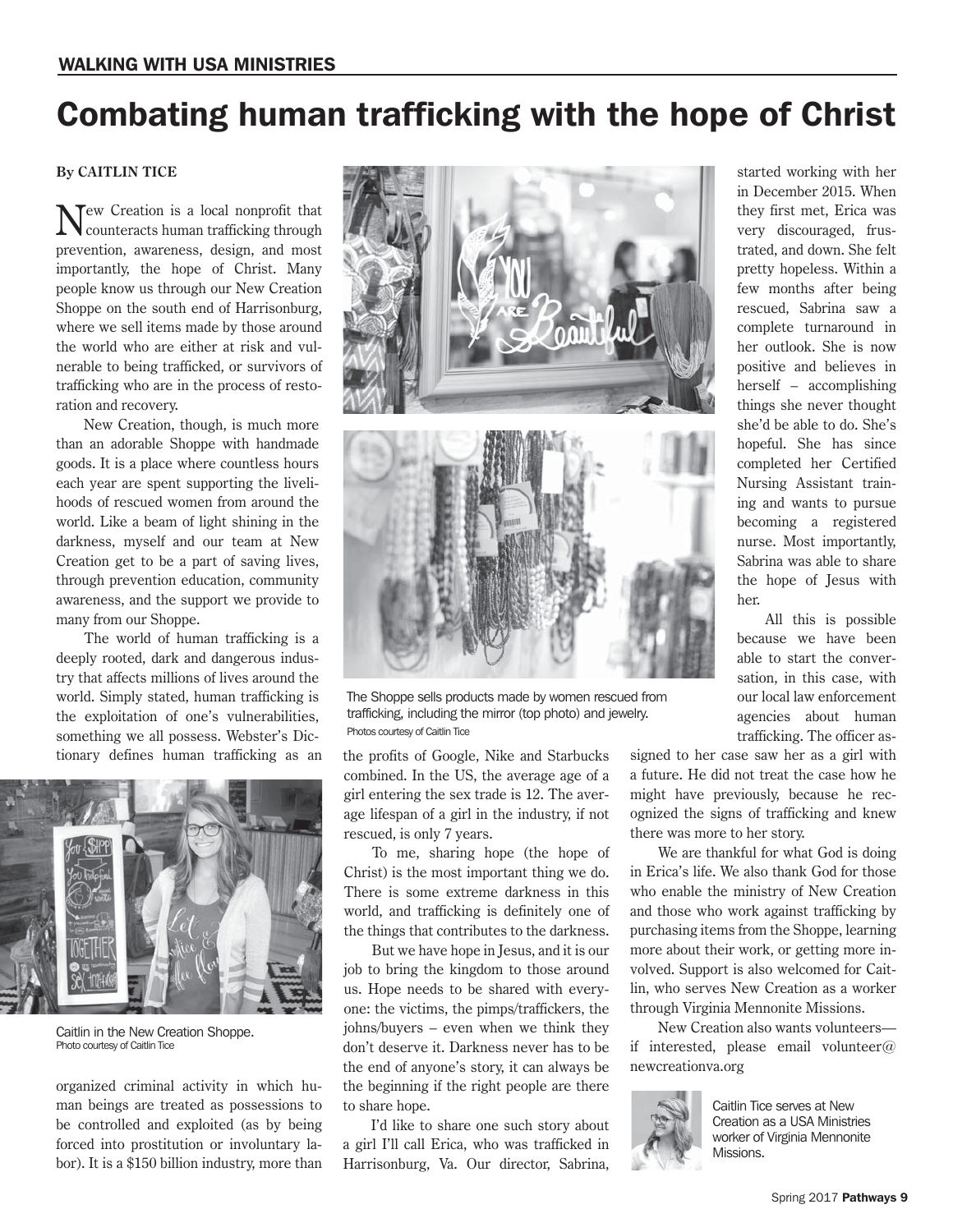## Two votes against the prohibition of musical instruments

#### **By ELWOOD YODER**

 $\sum$  ince its inception in 1835, Virginia Conference has lodged authority for practice and belief with congregations, districts, and Conference Assembly delegates. It has been a symbiotic relationship that has depended on personalities of leaders and the time period under consideration.

For most of Conference history, congregations have been the primary setting for determining practice, with faith and theology shaped by bishops, district councils, and Conference actions.

 But beginning in the 1920s, and for the next twenty years, Conference decisions were made in a more centralized way, a move initiated by ministers who had moved to Harrisonburg to work at the new Eastern Mennonite school.

A story from this era reveals that longterm Virginia Mennonites both accepted the changes brought in by leaders who had not grown up in Virginia, but at the same time continued with practices and models of operating that reached back into the



Elias Brunk (1856-1940) and wife Elizabeth Heatwole ments ban in 1947, and a reversal on Eastern Mennonity Va.<br>Brunk (1857-1928), prets curre of MC Ambien Brunk (1857-1928). Photo courtesy of VMC Archives

early 19th century Virginia environment.

Mennonites in Virginia had long enjoyed playing and keeping musical instruments in their homes, but a handful of the ministers associated with the new school, who came from other states where bishops exercised greater authority than in Virginia Conference, stood opposed to instruments in homes, the school, and churches. They favored keeping *a cappella* music only, as they hoped to stem the tide of worldliness.

At the Conference meeting in August 1927, delegates voted on a resolution that opposed having musical instruments in homes and churches.

When a vote was called for, the ministers were asked to stand and show support for the resolution. Almost all the

ministers stood in agreement. Then those who disagreed were asked to stand. After a moment of hesitation, two deacons stood and voted "no."

With their "no" votes, Elias Brunk, 71, and Henry S. Holsinger, 53, made one of the more courageous votes in Conference history. Their "no" meant they believed that it was okay to have musical instruments in homes.

Within twenty years the pendulum swung the other way, and in 1947 the ministers of Conference voted to rescind the earlier resolution, and allowed instruments once again. Deacon Elias Brunk had passed away before the 1947 meeting, but Deacon Henry S. Holsinger, who had never given up his organ at home, was able to vote in 1947 to overturn the earlier resolution opposing musical instruments.

With the reversal of the instruments ban in 1947, and a reversal on the prohibition of radios in homes at about the same time, congregations



Henry S Holsinger (1874-1969) and wife Elizabeth Cline Holsinger (1877-1968). Photo courtesy of Ed Miller

slowly began exercising greater authority for matters of practice and belief.

Bishops still led their districts and the Conference with significant authority in the 1950s and '60s, but in the seventy years since 1947, the direction for decision-making and authority in Virginia Conference has been increasingly lodged with the local congregation. This congregational model of governance, with assent and trust in Conference to give leadership, has been the Conference model for the majority of its 182 years.

With respect for denominational and Conference leadership, and with deep relational ties that create cohesive districts, congregations and individuals have found freedom to conduct kingdom work in Virginia, surrounding states, and mission initiatives around the world.



Elwood Yoder teaches Bible and Social Studies at Eastern Mennonite School,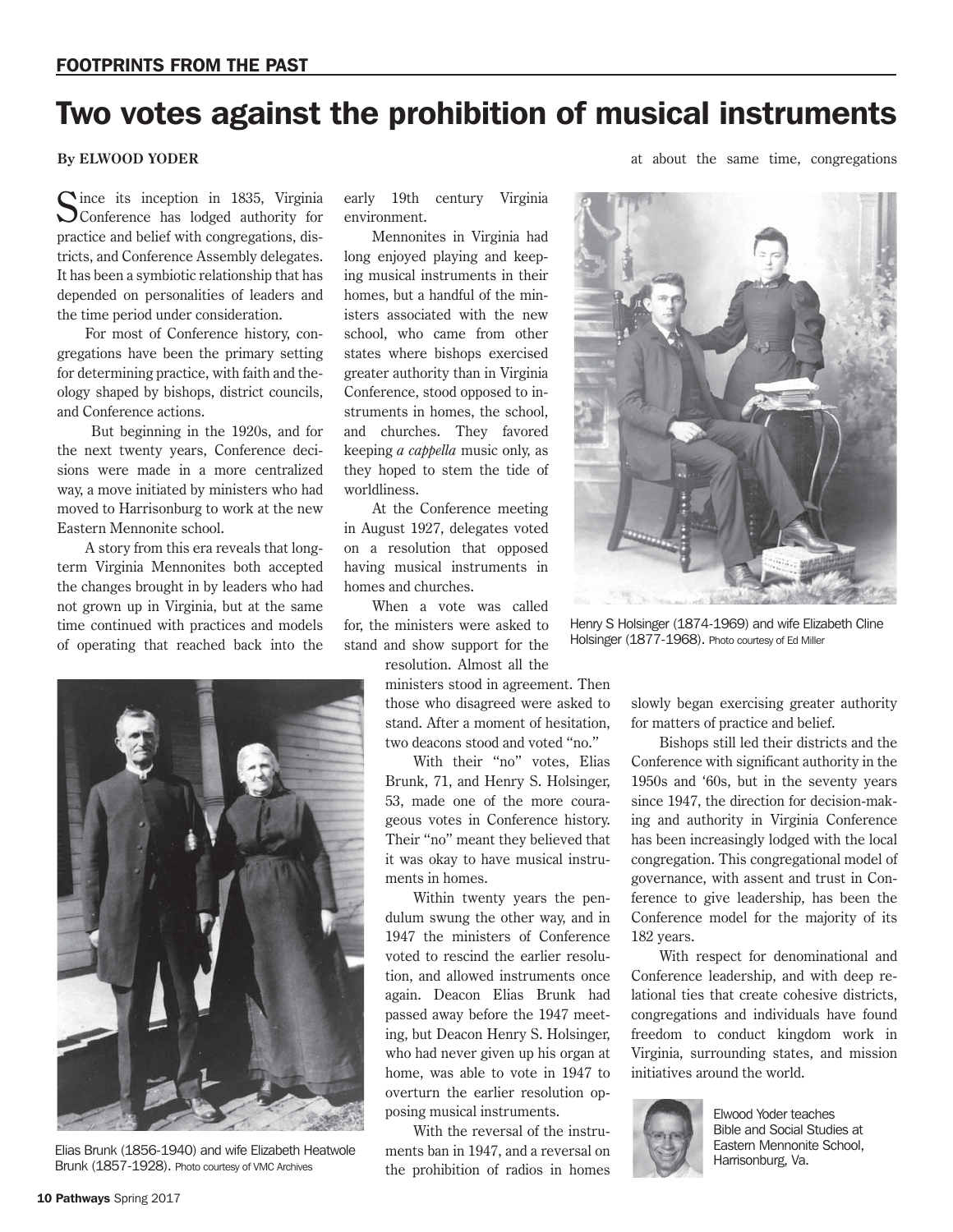## Tamar, a victim of rape and injustice by inaction

#### **By CLYDE G. KRATZ**



Sexual abuse<br>Scan be found throughout the Old Testament.

In the second book of Samuel, chapter 13, there is a heart-wrenching story about Tamar, a

beautiful woman, the unbridled lust of her half brother, Amnon, and their encounter that led to her tragic rape.

Amnon was a son of King David. Tamar was the young man's half sister. Household customs arranged young men and young women in separate living quarters for their own well-being.

But the cunning plot of a friend of Amnon sets the stage for Tamar's defilement. The outcome of this tragic encounter of Amnon's misguided love toward Tamar turned into hatred.

King David was angered by his son's actions. He was pressured to punish his son by Tamar and her male relatives, yet he refused to act. Subsequently, the stage was set for revenge.

Two years after this horrific act, Tamar's brother Absalom plotted with servants and killed the rapist Amnon. Once again, King David failed to act, and more terror followed as Absalom was killed in an accident, seen as judgment for actions against King David.

The story of Tamar and Amnon is only one of many that demonstrate the ways women were subject to abuse.

Because of King David's inability to offer justice when he had the truth, overwhelming pain emerged and snowballed. David's failure to act justly directly led to more horrific acts within his family and caused serious problems that impacted the nation.

Virginia Mennonite Conference is developing leadership responses to allegations of abuse that occur within our

congregations. One center helping us do that is the Collins Center, in Harrisonburg, Va. This organization helps individuals who have experienced abuse, and guides leaders seeking appropriate responses to allegations of abuse within their congregation.

Some congregations have already taken important steps by developing and implementing the "Safe Church" program, a set of policies and practices to maximize the safety of children and youth. Besides a good legal and policy move, families

attending these congregations know that their church takes sexual abuse seriously and is doing what is can to prevent it.

Already, Virginia Mennonite Conference has in place protocols for sexual misconduct by pastoral leaders, which were developed in 2003 and recently have been updated by Mennonite Church USA and VMC. The Conference has adopted these newer protocols.

However, our protocols for responding to members and friends of a congregation that engage in abusive behaviors has not been adequately developed. So we are partnering with FaithTrust Institute, an Oregon-based organization "working together to end sexual and domestic violence," to develop leadership responses that reflect best practices for victims, alleged abusers, and the community.

These leadership initiatives are well intended, but I recognize that they are coming too late in some cases. I recognize that numerous persons have experienced inadequate pastoral responses for their trauma and wounds of abuse.

As a church leader, I could have done more to equip pastors through formation, skills development, and best practice pastoral responses for victims of abuse.



I regret the pain and anguish that various persons have experienced by the lack of appropriate guidelines in this area of congregational life.

It remains my commitment to work with FaithTrust Institute to equip pastors and lay leaders of our congregations in this next year. Teresa and Dr. Lonnie Yoder will be trained in "Healthy Boundaries" by FaithTrust in May 2017.

They will be available to each district beginning this fall to train pastors, elders, and lay leaders in both understanding healthy boundaries and implementing best practices to prevent abusive situations.

It remains my hope that the body of Christ as represented by Virginia Mennonite Conference may grow into a faith community that offers healing and hope to people who have experienced various injuries that occur through abusive relationships.

As we live together, may we grow in truth-telling and grace-giving that sustains our faith community through the difficult experiences of life.

Clyde G. Kratz is Executive Conference Minister of Virginia Mennonite Conference.

**Congregations:** Virginia Mennonite Conference Archives requests your weekly bulletins, which you may send monthly, quarterly or semi-annually, as well as past bulletins in many cases. Harold Huber, Archivist, can email your church staff directly with what he needs. Contact him at harold.huber@virginiaconference.org or call (540) 432-4169.